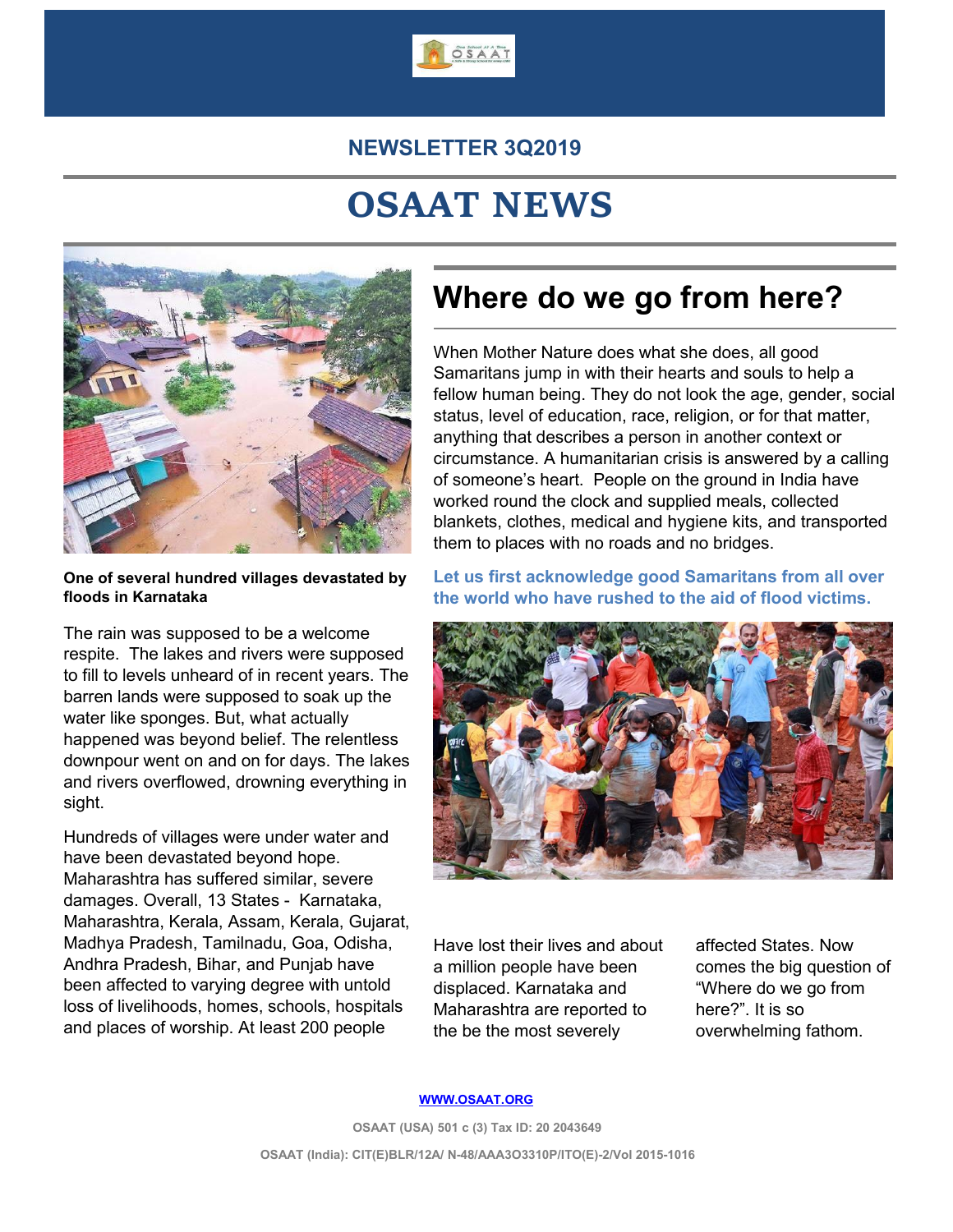#### **NEWSLETTER OSAAT NEWS**

OSAAT volunteers Srinivas Subramaniam and Gundu Rao visited several flood-hit areas to assess the damages first-hand. Gundu Rao, a seasoned volunteer, who, over the past years, has conducted countless site visits to assess damages to rural school buildings damaged all over India says he was quite speechless when he saw the"Kids are generally happy to get drenched in the rain and play in puddles. They get excited to get a day off from school. The first couple of days of rain brought them the usual excitement. When it started wreaking havoc on their villages, they became the unfortunate witnesses of the death and destruction that even adults could not handle without breaking apart physically and emotionally. I have no words to describe the trauma I have seen".

Subramaniam and Gundu Rao visited many villages and brought home pictures, each worth a thousand words, words that dig deep into our hearts and make us hug our kids and thank our stars for sparing us the horrific experiences the kids have been through. Needless to say that we need to act quickly, decisively, and with strength, to restore whatever we can for these kids.

"One thing we know is that people can lose their physical assets – home, land, furniture, material belongings gathered over a lifetime. We also know that there are things that will stay with people is their education, tenacity, inner strength and desire to beat the odds. The kids have lost so much, but still have a future. As with any disaster relief, we intuitively know that there will be many efforts on all fronts to restore livelihoods and bring back a sense of hope" says Srinivas.

True. We can make that future a brighter one. We can give these kids hope and help them overcome their fear and sadness. We can show them that there is light at the end of the

tunnel. Here's where we don't have to think too much. Having successfully completed 29 school rebuilding projects to date, we just have to roll up our sleeves and go at it.

Hundreds of schools in Karnataka, Kerala, Maharashtra are waiting to be rescued!

There will be many years spent rebuilding lives and rekindling the desire to overcome adversity. For children too young to understand the magnitude of such a disaster, the emotional impact manifests in the form of fear and helplessness.

As an organization dedicated to helping kids in rural areas of India get an education, our thoughts naturally are drawn to their plight at a time like this.

## **So, we jump right in!**

Team USA held its first fundraiser on September 28, 2019, at San Ramon, Bay area. **Tri-Valley Kannada Sangha (TVKS)**, rose up to the occasion and graciously hosted a sold out Dandia event.

This is the second fundraiser conducted by TVKS, following the organization's generous donation towards the adoption of the Kattemalalavadi school in Karnataka last year.

Donors and supporters of TVKS came out in large numbers to the joyous celebration that actually starts off the Navaratri festivities.



**They demonstrated the true meaning of "Service to mankind is Service to the Divine" this Navaratri season.**

The blessing of so many caring hearts, at a time it is needed so badly, is sure to make a profound impact on the kids in the flood affected villages.



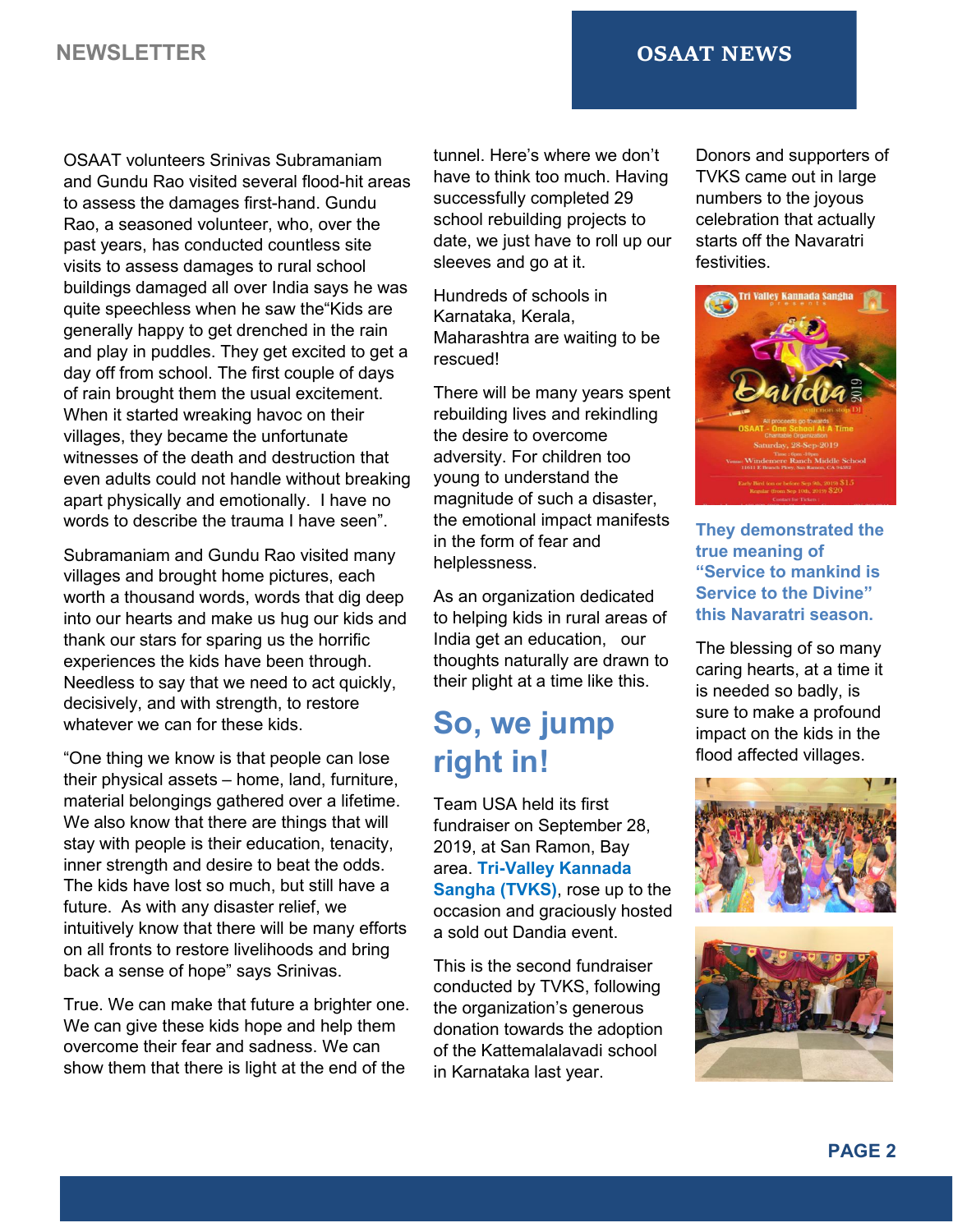#### **NEWSLETTER OSAAT NEWS**

## **Team USA's Vidyaadana event**

Team USA's **"Vidyaadana"** campaign is underway. The team is planning a dinner event on November 4, 2019, in the Bay area.

This year's campaign is being chaired by Keerti Melkote, a Bay area entrepreneur who adopted two schools last year in Karnataka, in Malur and Alambadi. Keerti and his wife Sneha have not only earned themselves the love and affection of not just these two towns, but also inspired many donors to adopt OSAAT's schools. As the campaign chair Keerti intends to draw attention to the plight of kids whose future is at stake due to the floods.

"It is, in fact, time for all hands on deck to restore life to normal in all areas devastated by the floods. It may take years but need not affect young lives that are just starting to discover life. It need not leave a deep scar in their hearts. It is time for us to stop overthinking the situation. It is time to act" – says Keerti.

"These photos captured by OSAAT volunteers show schools that are actually submerged 5-10 feet under water. These buildings were not in great shape to begin with and have either been totally destroyed or left useless beyond any reasonable means of repair. I don't think we need to debate the need of the hour" – Keerti said when OSAAT approached him to chair the Vidyaadana campaign.

"If anyone islooking to get involved with the campaign in any form or fashion, they are welcome to clarify any question they may have about the objectives of this campaign, how the funds will be spent, and what criteria are used to pick the schools." Keerti says,



**Keerti Melkote Campaign Chair, Vidyaadana 2019**



based on his own first-hand experience with OSAAT.

"Looking at an issue of this magnitude is certainly overwhelming to some people. They will start questioning whether the time and effort they put in will be significant enough to make any difference at all. But we cannot get into this "analysis paralysis" situation. Human suffering cannot be allowed to go on and on. There are lives at stake, livelihoods at stake. I just





cannot imagine sitting back and waiting for someone else to act."

Keerti's actions have proven that he means what he says. This campaign is off to a great start under his leadership.





For vidyaadana info Contact: paddu@osaat.org